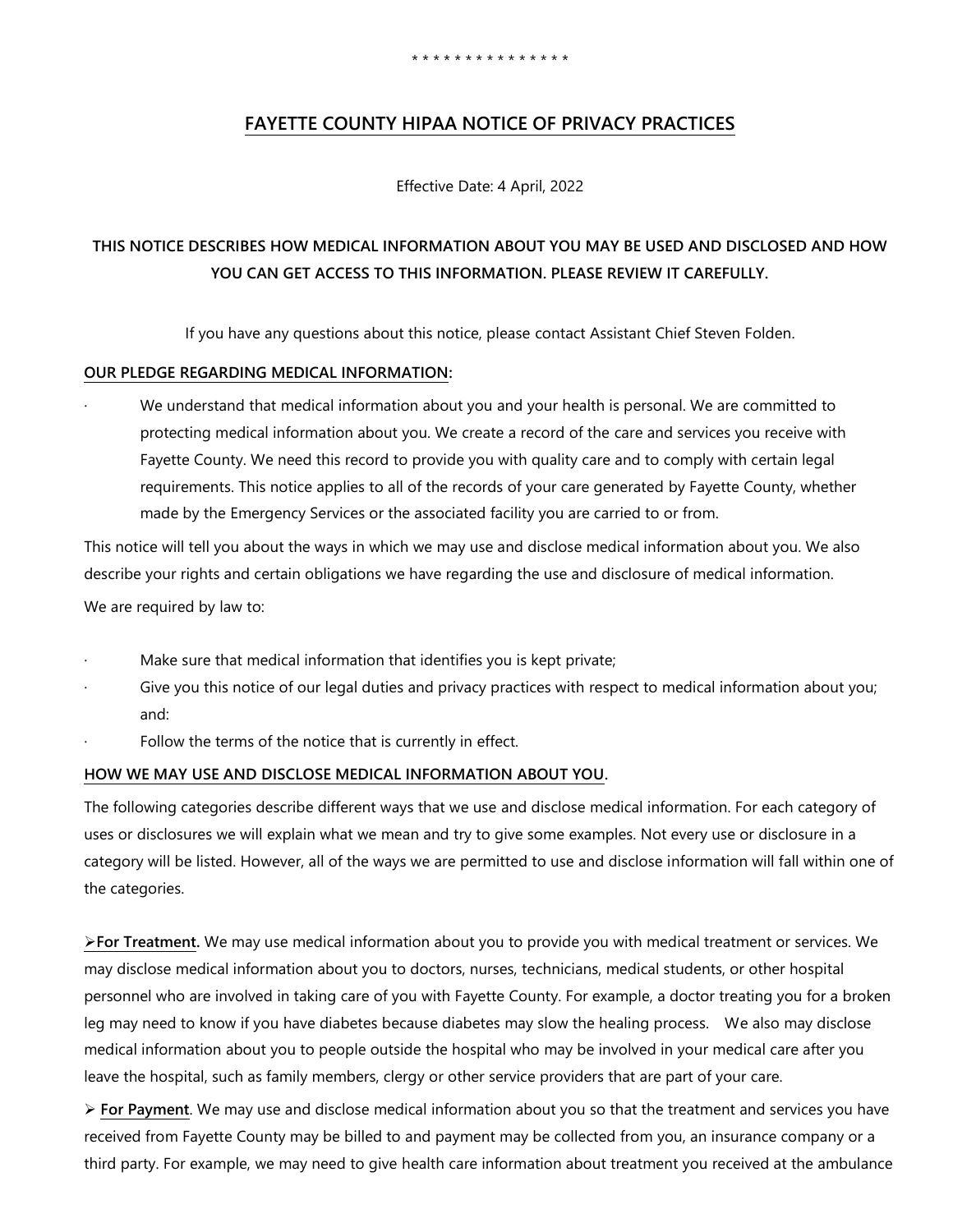service so that your health plan will pay us or reimburse you for the care and transportation.

 **For Health Care Operations**. We may use and disclose medical information about you for ambulance operations. These uses and disclosures are necessary to operate the emergency services and ensure that all of our patients receive quality care. For example, we may use medical information to review our treatment and services and to evaluate the performance of our staff in caring for you. We may also combine medical information about many ambulance patients to decide what additional services Fayette County should offer, what services are not needed, and whether certain new treatments are effective. We may also disclose information to doctors, nurses, technicians, medical students, and other department personnel for review and learning purposes. We may also combine the medical information we have with medical information from other ambulance services to compare our performance to other emergency services and identify any areas where we can make improvements in the care and services we offer. We may remove information that specifically identifies you from this set of medical information so that others may use it to study health care and health care delivery while we protect your privacy.

 Individuals Involved in Your Care or Payment for Your Care. We may release medical information about you to a friend or family member who is involved in your medical care. We may also give information to someone who helps pay for your care. In addition, we may disclose medical information about you to an entity assisting in a disaster relief effort so that your family can be notified about your condition, status and location.

 $\triangleright$  Research. Under certain circumstances, we may use and disclose medical information about you for research purposes. For example, a research project may involve comparing the health and recovery of all patients who received one medication to those who received another medication, for the same condition. All research projects are subject to a special approval process. This process involves an evaluation of a proposed research project and the use made of medical information during the project. An attempt will be made to balance the research needs with patients' need for privacy of their medical information. Before we use or disclose medical information for research, the project will be approved through this research approval process. However, we may disclose medical information about you to people preparing to conduct a research project to help them look for patients with specific medical needs. This will be dine only so long as the medical information they review does not leave Fayette County's possession. We will almost always ask you for your specific permission if the researcher will have access to your name, address or other information that reveals who your identity, or will be involved in your care with the ambulance service.

 As Required By Law. We will disclose medical information about you when required to do so by federal, state or local law.

▶ To Avert a Serious Threat to Health or Safety. We may use and disclose medical information about you when necessary to prevent a serious threat to your health and safety or the health and safety of the public or another person. Any disclosure will be made only to an individual capable of preventing that threat.

#### **SPECIAL SITUATIONS**

 $\triangleright$  Organ and Tissue Donation. If you are an organ donor, we may release medical information to organizations that handle organ procurement or organ, eye or tissue transplantation or to an organ donation bank, as necessary to facilitate organ or tissue donation and transplantation.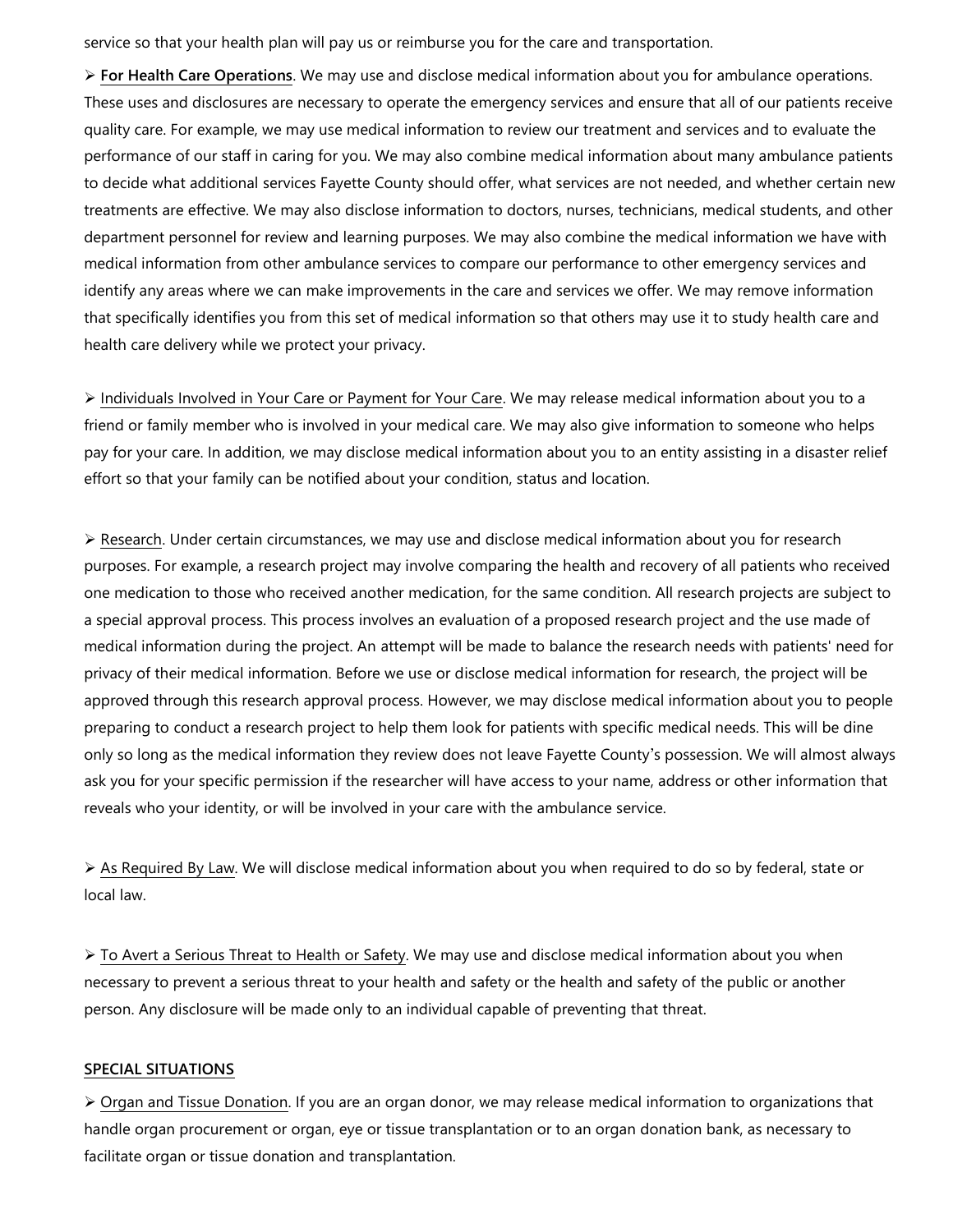Workers' Compensation. We may release medical information about you for workers' compensation or similar programs. These programs provide benefits for work-related injuries or illness.

 $\triangleright$  Public Health Risks. We may disclose medical information about you for public health activities. These activities generally include the following:

- Prevention or control disease, injury or disability;
- Reporting births and deaths;
- Reporting child abuse or neglect;
- Reporting reactions to medications or problems with products;
- · Notification of people that a people of recalls of product they may be using, has been recalled:
- Notification of those persons who may have been exposed to a disease or may be at risk for contracting or spreading a disease or condition;
- Notification of the appropriate government authority, when we believe a patient has been the victim of abuse, neglect or domestic violence. We will only make this disclosure if you agree or when required or authorized by law.

 $\triangleright$  Health Oversight Activities. We may disclose medical information to a health oversight agency for activities authorized by law. These oversight activities include audits, investigations, inspections, and licensure. These activities are necessary for the government to monitor the health care system, government programs, and compliance with civil rights laws.

 Lawsuits and Disputes. If you are involved in a lawsuit or a dispute, we may disclose medical information about you in response to a court or administrative order. We may also disclose medical information about you in response to a subpoena, discovery request, or other lawful process by someone else involved in the dispute, but only after efforts have been made to inform you about the request or to obtain an order protecting the information requested.

 $\triangleright$  Law Enforcement. We may release medical information if asked to do so by a law enforcement official:

- In response to a court order, subpoena, warrant, summons or similar process;
- In response to National Security and Intelligence activities;
- To identify or locate a suspect, fugitive, material witness, or missing person;
- About the victim of a crime if, under certain limited circumstances, we are unable to obtain the person's agreement;
- About a death we believe may be the result of criminal conduct; and
- In emergency circumstances to report a crime; the location of the crime or victims; or the identity, description or location of the person who committed the crime.

 Coroners, Medical Examiners and Funeral Directors. We may release medical information to a coroner or medical examiner. This may be necessary, for example, to identify a deceased person or determine the cause of death. We may also release medical information about patients of the ambulance service to funeral directors as necessary to carry out their duties.

 $\triangleright$  Inmates. If you are an inmate of a correctional institution or under the custody of a law enforcement official, we may release medical information about you to the correctional institution or law enforcement official. This release would be necessary (1) for the institution to provide you with health care; (2) to protect your health and safety or the health and safety of others; or (3) for the safety and security of the correctional institution.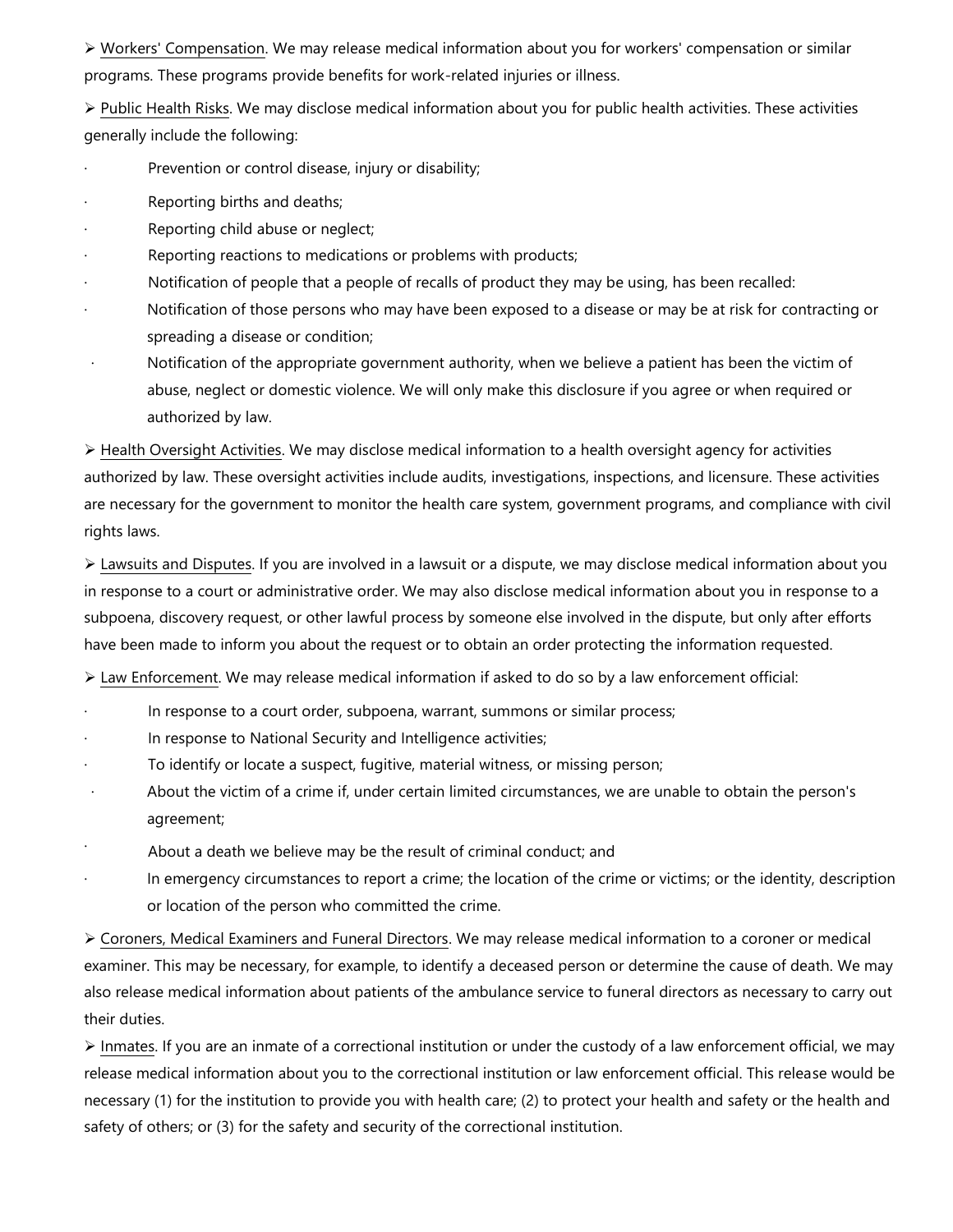### **YOUR RIGHTS REGARDING MEDICAL INFORMATION ABOUT YOU.**

You have the following rights regarding medical information we maintain about you:

 $\triangleright$  Right to Inspect and Copy. You have the right to inspect and copy medical information that may be used to make decisions about your care. Usually, this includes medical and billing records, but does not include separate incident related reporting.

To inspect and copy medical information that may be used to make decisions about you, you must submit your request in writing to the HIPAA Compliance Director. If you request a copy of the information, we may charge a fee for the costs of copying, mailing or other supplies associated with your request.

We may deny your request to inspect and copy in certain very limited circumstances. If you are denied access to medical information, you may request that the denial be reviewed. Another licensed health care professional, chosen by Fayette County, will review your request and the denial. The person conducting the review will not be the person who denied your request. We will comply with the outcome of the review.

 $\triangleright$  Right to Amend. If you feel that medical information we have about you is incorrect or incomplete, you may ask us to amend the information. You have the right to request an amendment for as long as the information is kept by or for Fayette County.

To request an amendment, your request must be made in writing and submitted to the HIPAA Compliance Director. In addition, you must provide a reason that supports your request.

We may deny your request for an amendment if it is not in writing or does not include a reason to support the request. In addition, we may deny your request if you ask us to amend information that:

- Was not created by us, unless the person or entity that created the information is no longer available to make the amendment;
- Is not part of the medical information kept by or for Fayette County;
- Is not part of the information which you would be permitted to inspect and copy; or
- Is accurate and complete.

 $\triangleright$  Right to an Accounting of Disclosures. You have the right to request an "accounting of disclosures." This is a list of the disclosures we made of medical information about you.

To request this list of accounting of disclosures, you must submit your request in writing to the director. Your request must state a time period which may not be longer than six years before the date of the request. The first list you request within a 12 month period will be free. For additional lists, we may charge you for the costs of providing the list. We will notify you of the cost involved and you may choose to withdraw or modify your request at that time before any costs are incurred.

▶ Right to Request Restrictions. You have the right to request a restriction or limitation on our use and disclosure of medical information pertaining to your treatment, payment or health care operations. You also have the right to request that we limit the disclosure of medical information about you to someone who is involved in your care or the payment for your care, like a family member or friend. For example, you could ask that we not use or disclose information about your transportation.

We are not required to agree to your request. If we do agree, we will comply with your request unless the information is needed to provide you emergency treatment.

To request restrictions, you must make your request in writing to the HIPAA Compliance Director. In your request, you